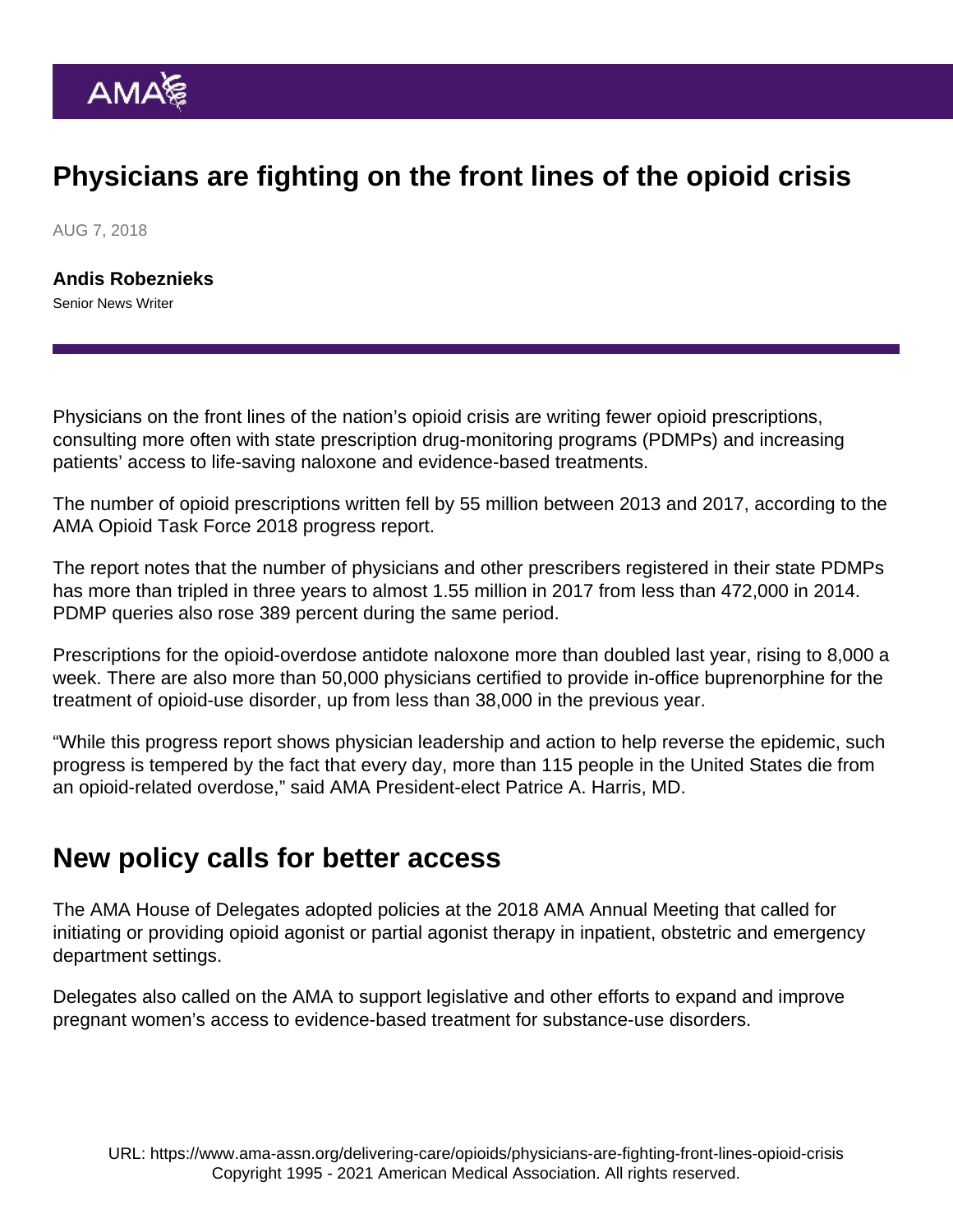Physicians, however, are not waiting for politicians or policymakers to act. They are initiating their own programs to stem the opioid epidemic.

Grassroots initiatives are blossoming in places where physicians have implemented local solutions tailored to meet the particular needs of their communities.

At the University of Michigan in Ann Arbor, Chad Brummett, MD, has focused on prevention by reducing the risk of opioid naive patients becoming persistent users while cutting the number of excess pills in a community. Dr. Brummett's research has developed evidence demonstrating that patients' post-operative pain can be managed with fewer pills prescribed while not leading to patient discomfort or decreased satisfaction.

"If we give them less, they will take less," Dr. Brummett said. He compared it to people eating more if given a bigger plate with more food on it.

Physicians at the University of Chicago Medicine system are developing a holistic approach that includes customizing care for individual patients, reducing the supply of opioids vulnerable to diversion and increasing access to medication-assisted treatment (MAT), said David Dickerson, MD, former chair of the system's Pain Stewardship Program.

"Patients with chronic pain, anxiety disorders, addiction or opioid dependence require an individualized approach to treatment planning due to the complex biopsychosocial nature of these conditions, but they can still benefit from standardized screening and risk-assessment tools," Dr. Dickerson said.

## Creating a complete care ecosystem

At Wareham Pediatric Associates in southeast Massachusetts, a new practice model integrating MAT into pediatric primary care is being tested as an answer to problems that are exacerbated by having too few inpatient treatment beds and not enough pediatric or adolescent medicine physicians specializing in addiction medicine.

Providing MAT is part of the primary care strategy developed by Sharon Levy, MD, director of the Adolescent Substance Abuse Program at Boston Children's Hospital. It is made possible by having prescribers in a practice undergo the eight-hour training course that is required by the Drug Enforcement Administration (DEA) before a health professional can prescribe or dispense buprenorphine.

Since it is often hard to find a substance-use counselor to refer patients to, another component is to have a licensed independent clinical social worker on site in the practice. Social workers maintain independence for billing purposes, but their work is fully integrated into the practice.